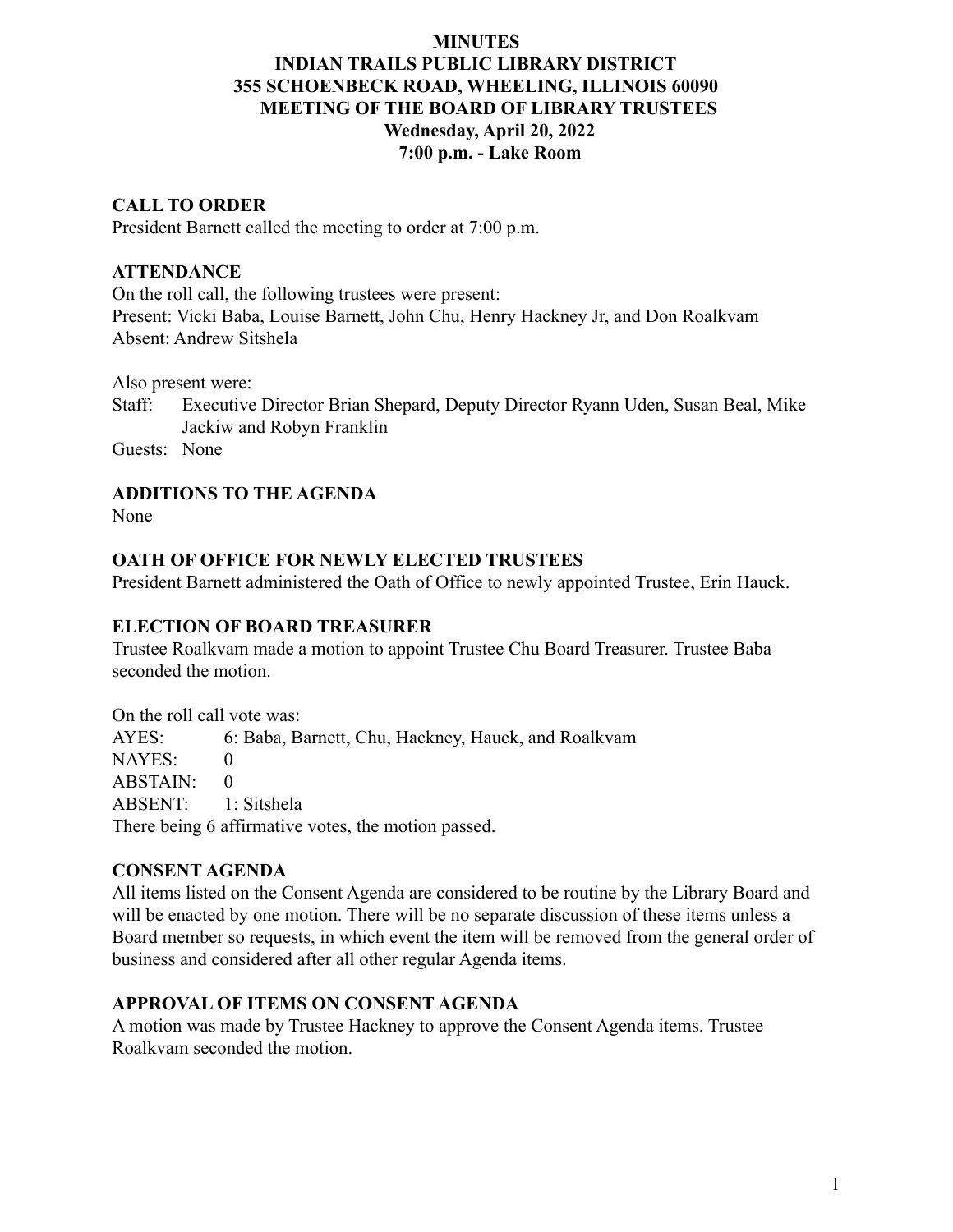# **MINUTES INDIAN TRAILS PUBLIC LIBRARY DISTRICT 355 SCHOENBECK ROAD, WHEELING, ILLINOIS 60090 MEETING OF THE BOARD OF LIBRARY TRUSTEES Wednesday, April 20, 2022 7:00 p.m. - Lake Room**

On the voice vote, all were in favor and the motion carried.

## **COMMENTS ON CONSENT AGENDA ITEMS**

The Board reviewed and commented on the various reports. Discussion was held and questions were answered.

## **PUBLIC COMMENTS**

None

## **UNFINISHED BUSINESS**

None

#### **NEW BUSINESS**

## **Prospect Heights Branch Lease Renewal**

Executive Director Shepard discussed renewal options for the Prospect Heights branch location. After discussing the options and requesting additional information, Trustees agreed to table the discussion until the May 4, 2022 workshop.

## **Network Firewall Purchase**

Mike Jackiw, Information Technology Manager, discussed the need to replace our network firewalls since they will no longer be supported after August, 2022. He presented options and recommendations for the project. He noted that while the 5 year cost exceeds what we had originally budgeted for the project, we do have the funds available in the Contingency budget line of \$20,000. The recommendation is to choose the five year option from Sentinel Technologies for Cisco Meraki firewalls due to the extensive savings involved. Trustee Hauck made a motion to approve the purchase of network firewalls for the five year option from Sentinel Technologies for the quoted price of \$45,694.02. Trustee Hackney seconded the motion.

On the roll call vote was:

AYES: 6: Baba, Barnett, Chu, Hackney, Hauck and Roalkvam NAYES: 0 ABSTAIN: 0 ABSENT: 1: Sitshela There being 6 affirmative votes, the motion passed.

## **Accessibility Task Force**

Deputy Director Uden noted that one of our Strategic Plan activities for 2021 was to create an Accessibility Task Force to develop and implement strategies for members utilizing library services. Due to the pandemic and staff capacities, the Task Force delayed the start of meetings to summer of 2021. Members met and selected five recommendations to improve member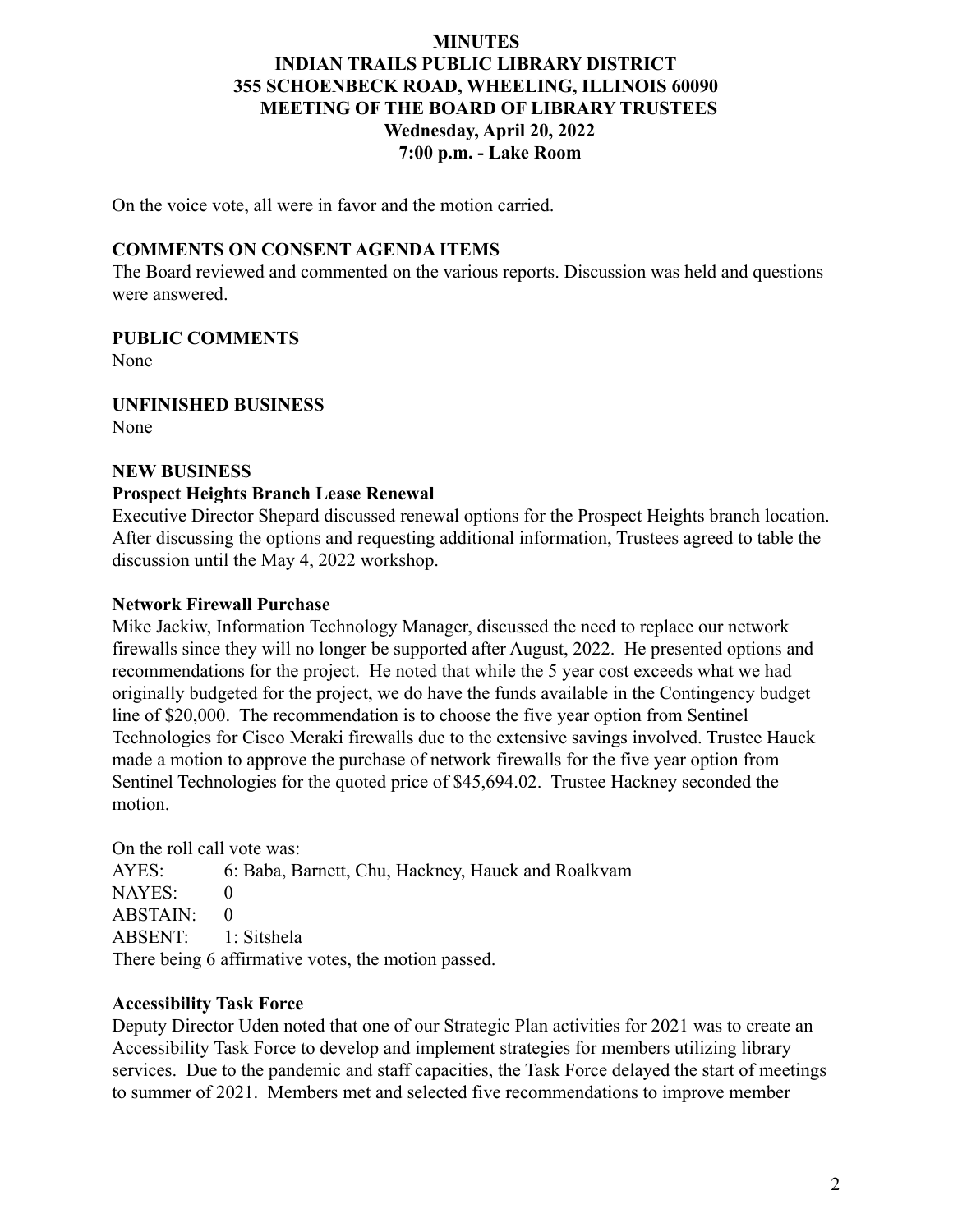# **MINUTES INDIAN TRAILS PUBLIC LIBRARY DISTRICT 355 SCHOENBECK ROAD, WHEELING, ILLINOIS 60090 MEETING OF THE BOARD OF LIBRARY TRUSTEES Wednesday, April 20, 2022 7:00 p.m. - Lake Room**

accessibility. Those include the installation of some form of automatic door/door opener in public restrooms, adding at least one Lift Parking/Van Accessible area in the parking lot, investigating options for improving the Branch accessibility, creating an Accessibility Officer to serve as a communications point for accessibility and developing staff awareness and offering at least two training opportunities for staff in 2022.

# **TREASURER'S REPORT**

Trustee Chu presented the financial reports. The funds were in balance with a total of \$10,695,506.02 at the end of March, 2022 in the various accounts. The reports were discussed and questions were answered.

# **TREASURER'S WARRANT #875**

After reviewing selected invoices, Trustee Chu made a motion to approve Warrant #875 for \$694,250.12. Trustee Hauck seconded the motion.

On the roll call vote was: AYES: 6: Baba, Barnett, Chu, Hackney, Hauck and Roalkvam NAYES: 0  $ABSTAIN: 0$ ABSENT: 1: Sitshela There being 6 affirmative votes, the motion passed.

# **ITPLD FOUNDATION DISCUSSION**

Trustee Baba discussed several items that the Foundation has approved purchase of for the Library. Some of those items include a sublimation printer, mug press, movie bundles and a sensory wall in Youth Services.

# **PRESIDENT'S DISCUSSION**

President Barnett noted that Trustees will be receiving e blasts from United for Libraries regarding book banning. She encouraged Trustees to read them and participate in the webinars that are offered.

# **EXECUTIVE DIRECTOR'S DISCUSSION**

Executive Director Shepard discussed that the Management Team met with our EDI consultant, Tip Fallon (All in One Consulting), to develop more clarity in our EDI work and prioritize next steps. He noted that more updates will be brought to the Board in the coming months. He also mentioned an upcoming community event from the Hindu Swayamsevak Sangh USA, Inc. entitled "Darshana: A Glimpse into Hindu Civilization" exhibition that Trustees are invited to attend**.** Finally, he noted that on April 15th we had nearly 1,000 people in the building. The last time that we had that many was March 13, 2020.